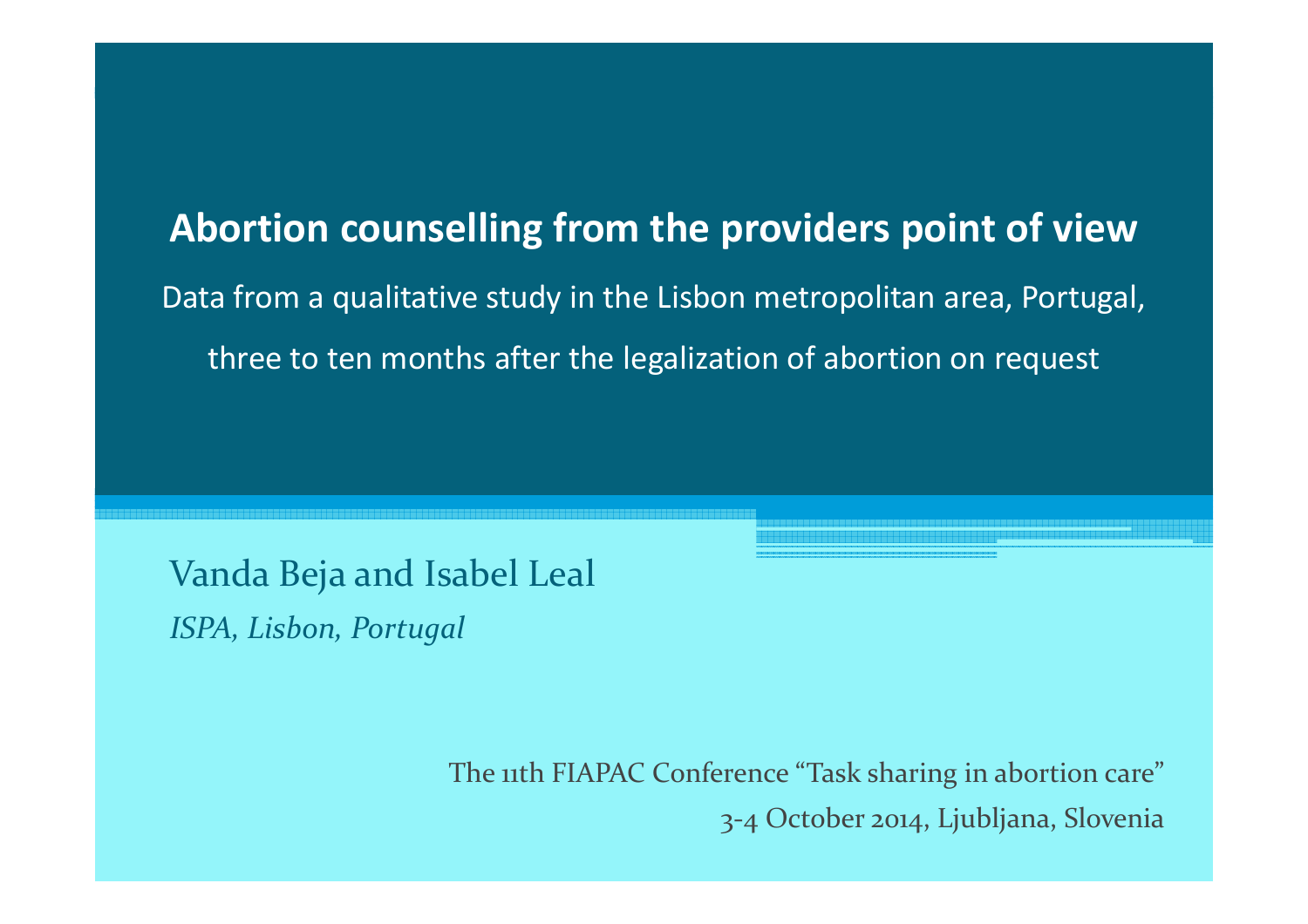### **Context: Abortion in Portugal**

Grounds for legal abortion **up to 2007**:

- $\bullet$ Foetal anomalies (≥ 24 weeks)
- $\bullet$ • Risk for the woman's health  $(≥ 12$  weeks)
- $\bullet$ Suspicion of rape (≥ 16 weeks)

Grounds for legal abortion **since 2007**:

 $\bullet$  All of the above + **on the woman's request**  regardless of her reasons  $(≥$  10 weeks)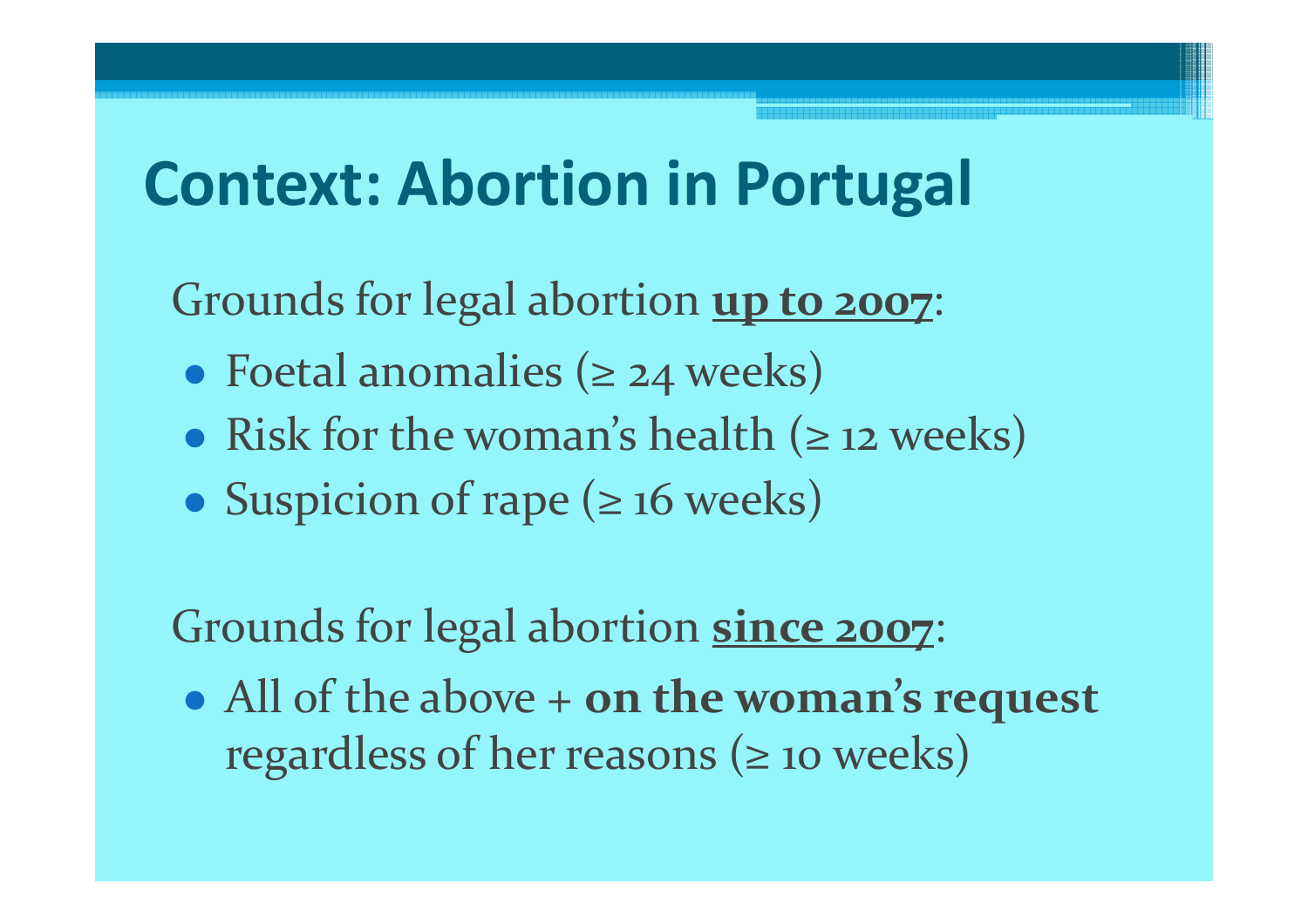

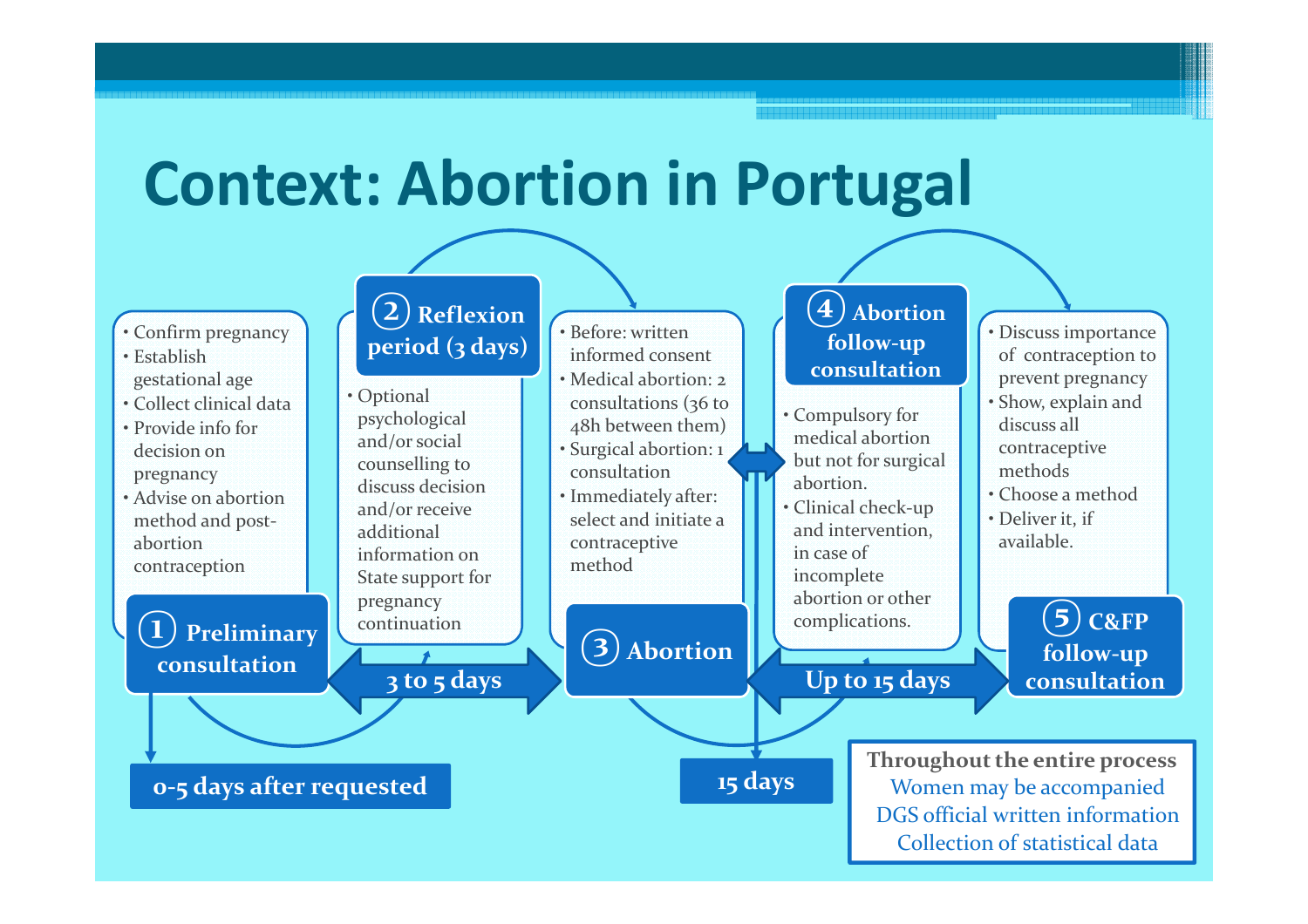## **Context: Abortion in Portugal**

Throughout the abortion process, health professionals **(**doctors, nurses, psychologists, social workers) are required to provide women with **information on**:

- Gestational age
- Medical and surgical abortion
- Legal and administrative requirements
- Psychological and social counselling
- **•** State support to continue pregnancy
- Family planning and contraception

We consider **abortion counselling** to be the **interaction** occurring throughout the entire abortion process and involving the provision of this information **between providers and women** seeking abortion (as well as those who accompany them).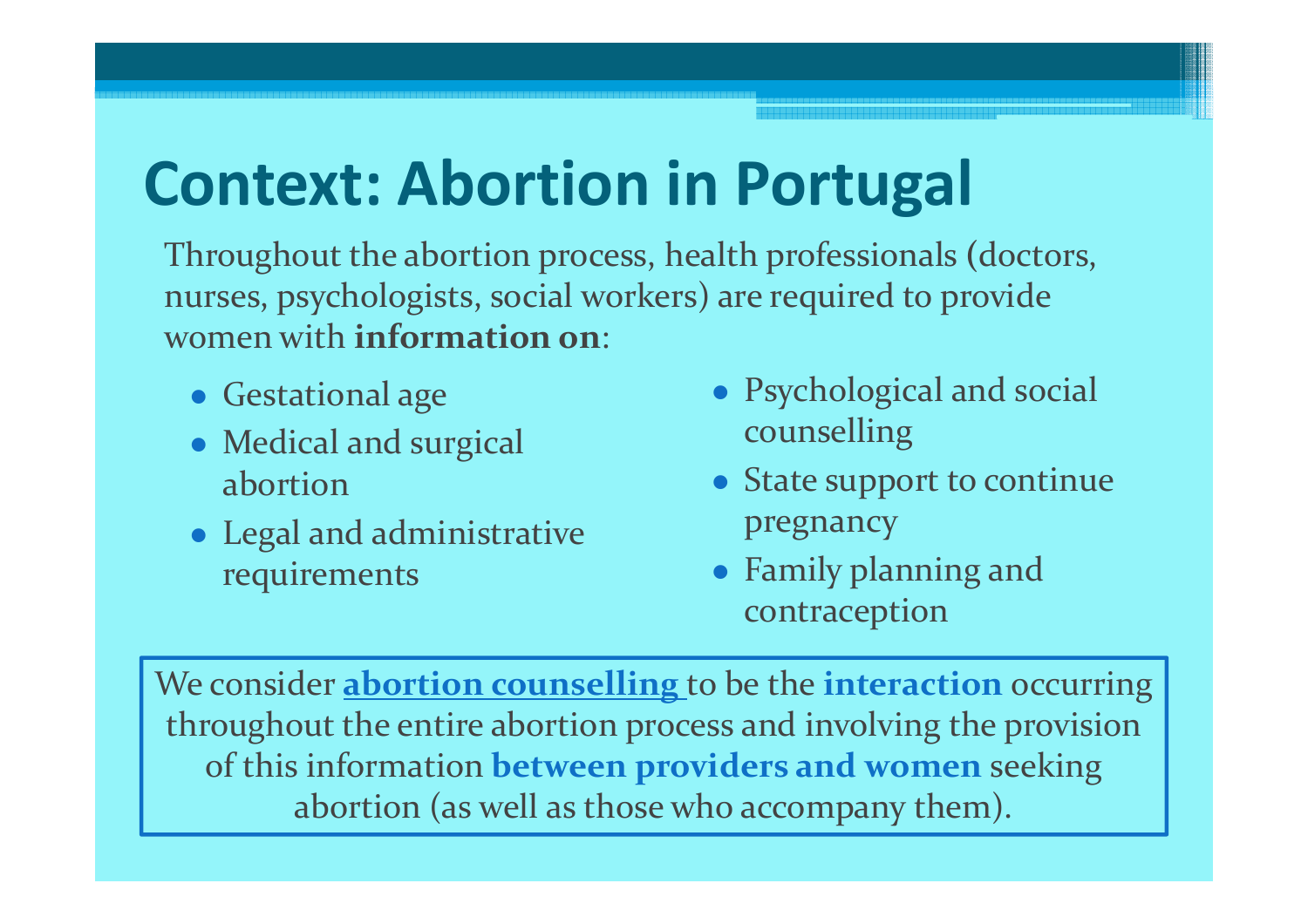# **Objectives**

To examine the **perception of healthcare providers**, who counsel women requesting abortion, on various abortion related issues, including:

- $\bullet$ **What** the counselling they provide consists of
- $\bullet$ **How useful** they find it
- $\bullet$ And, if so, **why** do they find it useful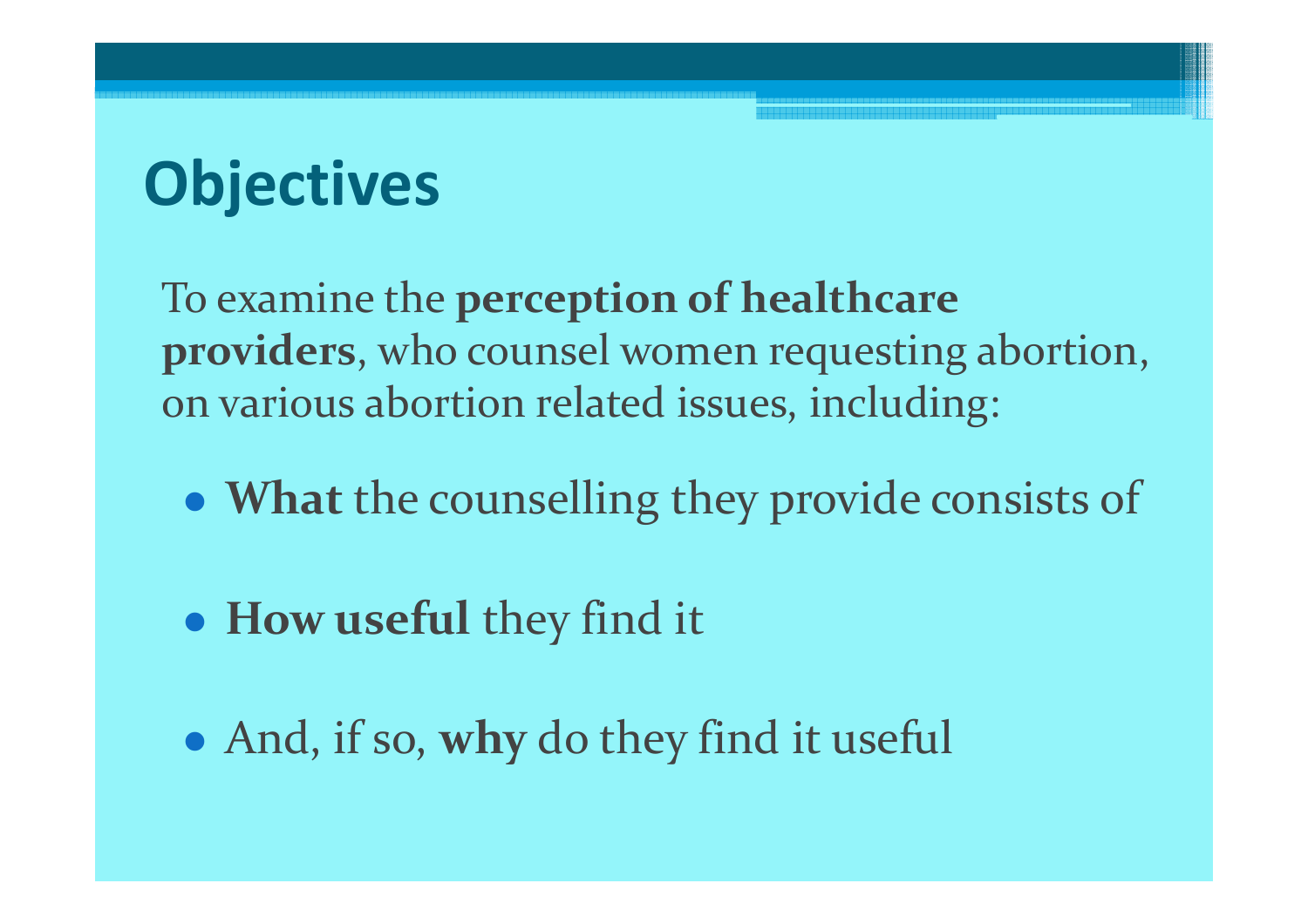## **Method**

#### **Design**

Qualitative, descriptive and exploratory study

#### **Participants**

• 16 abortion care providers Lisbon metropolitan area $\bullet$  Wide sample variety ( $\neq$  professions, healthcare institutions, type of counselling, counselling setting)

#### **Data collection and analysis**

- From Oct 2007 to May 2008 = 3 to 10 months post-legalisation
- Individual face-to-face in-depth interviews
- Content analysis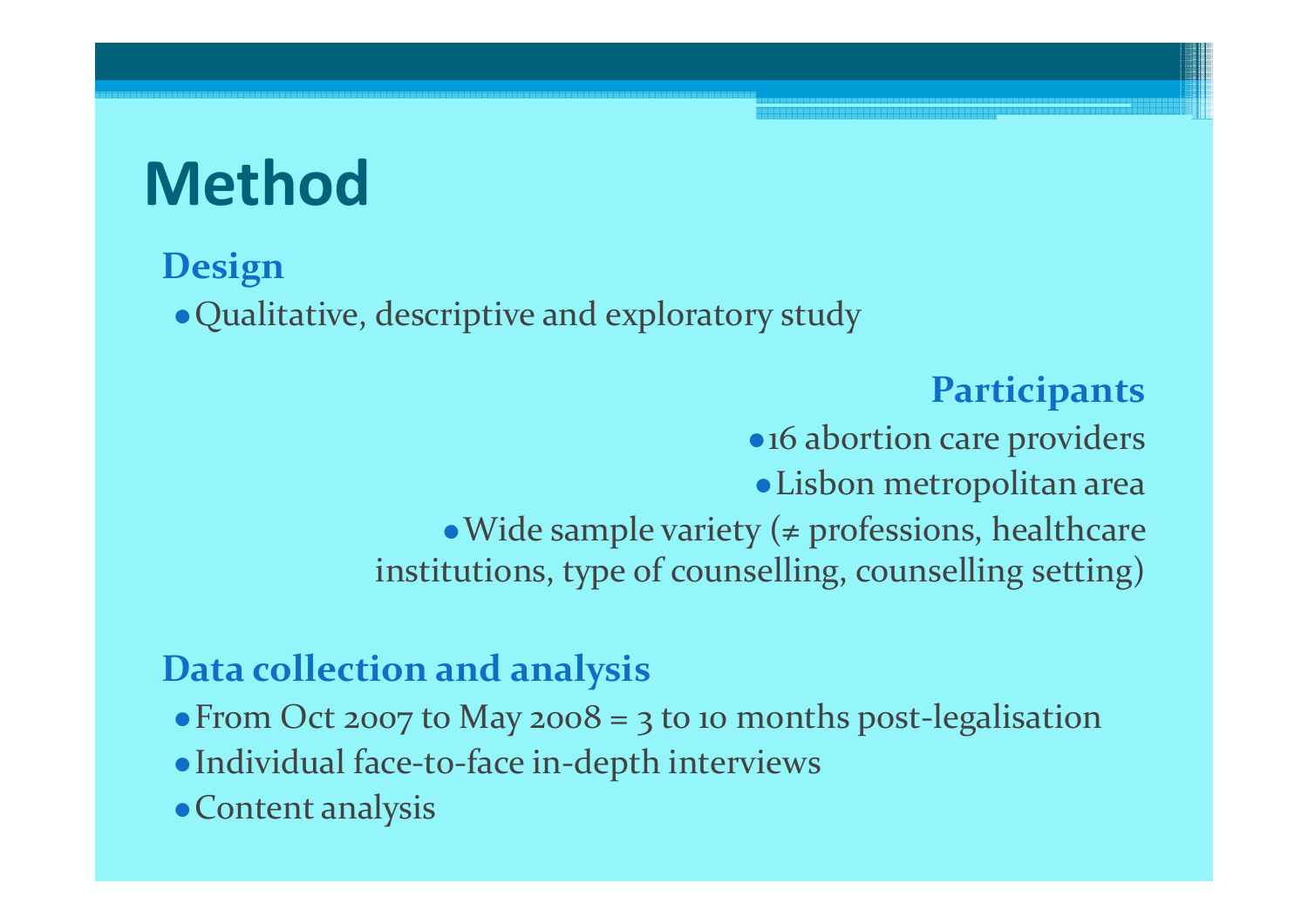### **Description of abortion counselling**

- Receiving the woman and understanding the abortion request
- Providing information
- Supporting abortion decision-making
- Managing emotional and psychological issues• Supporting abortion decision-m<br>• Managing emotional and psycho<br>• Addressing contraception issues
- 
- Managing third-party involvement
- Offering psychological counselling
- Informing about State support and offering social counselling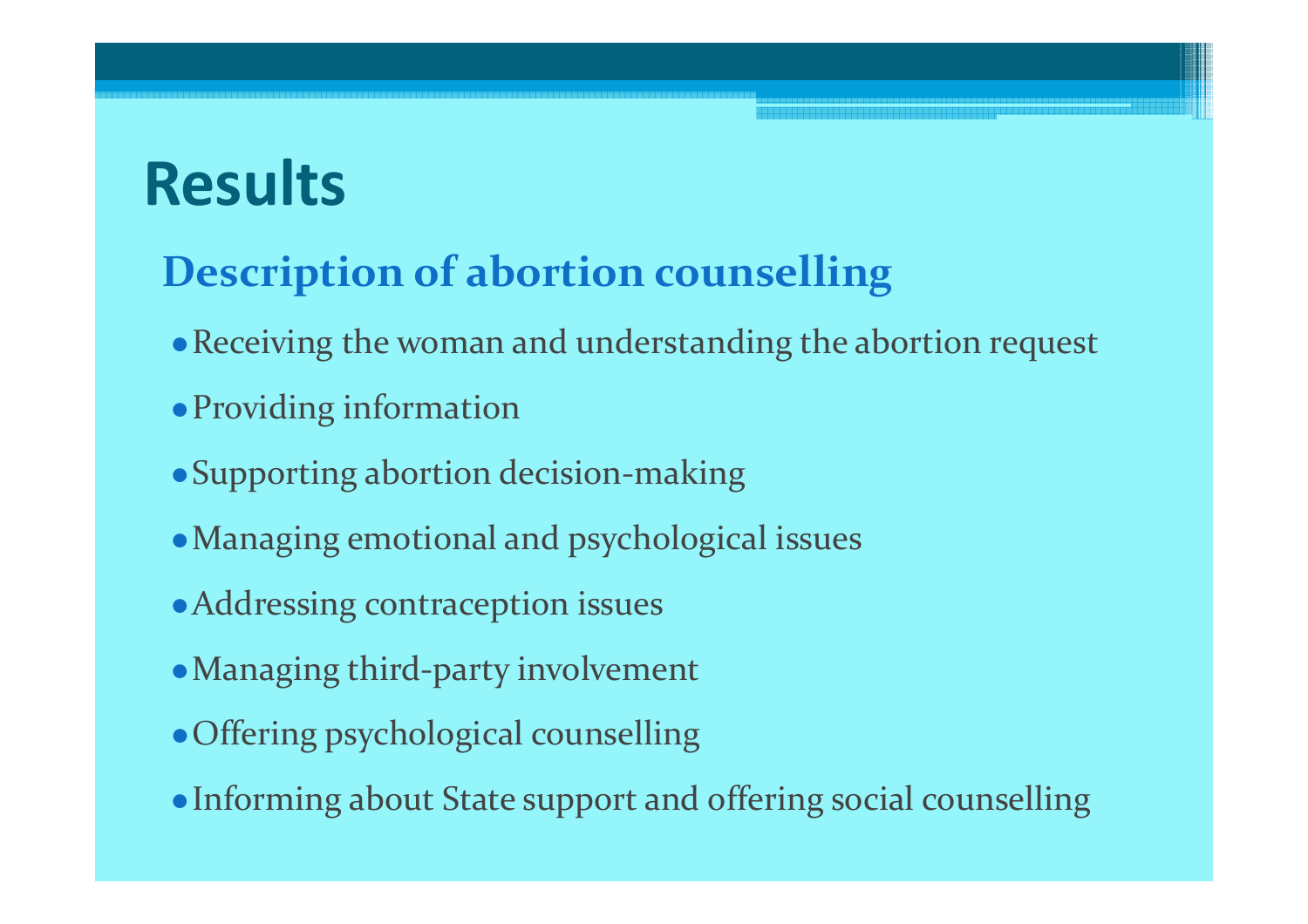### **Usefulness of abortion counselling**

**All** participants described the counselling they provided as **useful, relevant or important** but valued it **different aspects** of it:

- Information provision
- Addressing contraception issues to prevent unplanned pregnancy/abortion
- Emotional support
- Decision-making support
- Addressing emotional issues beyond abortion
- Enticing women to seek healthcare in the future
- Prevention of poor emotional post-abortion adjustment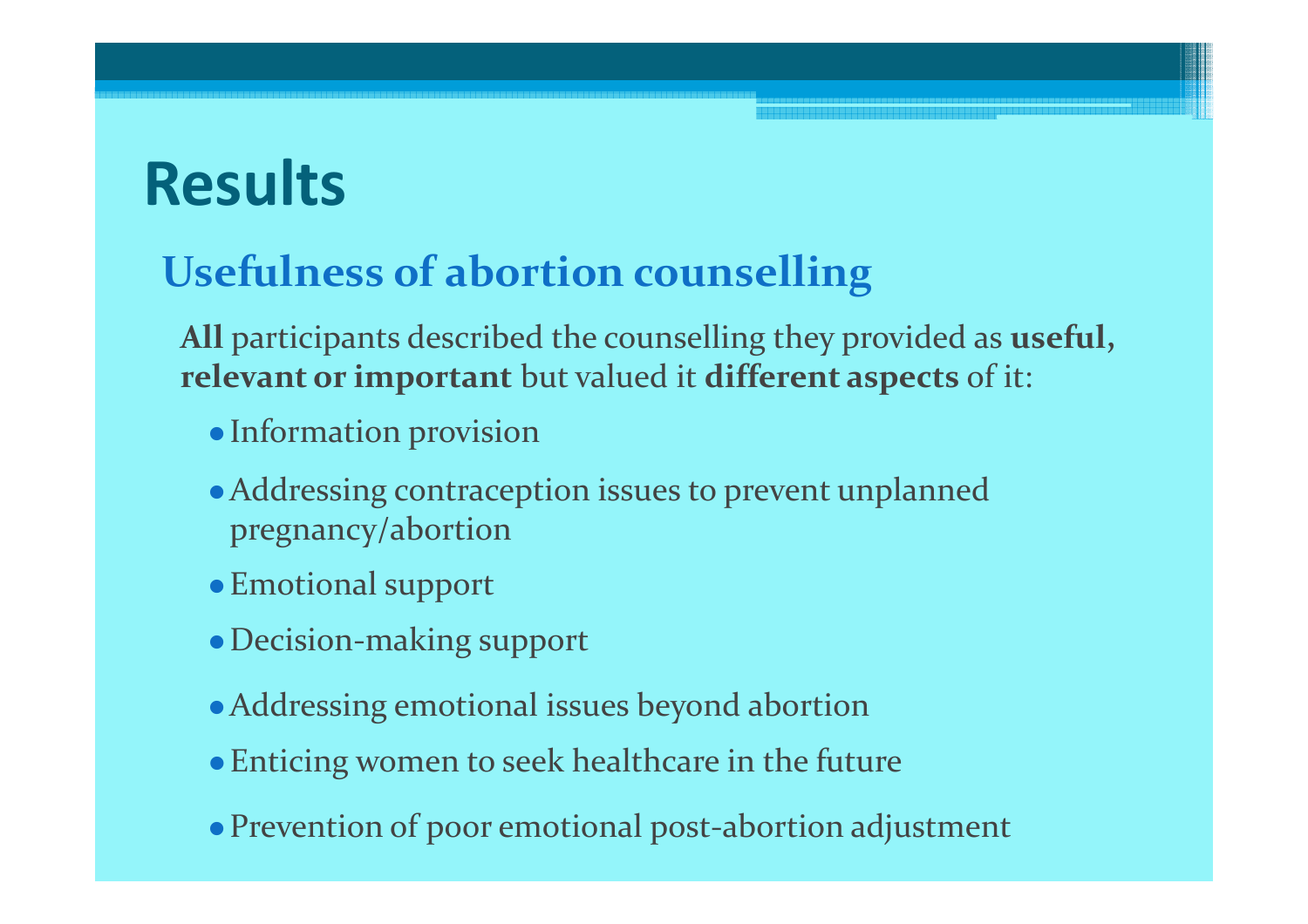### **Desired providers' behaviours/attitudes**

In order to insure **good quality abortion care**, participants pointed out the importance of the following **behaviours/ attitudes from providers**:

- Being impartial/avoiding a judge mental attitude
- Ensuring confidentiality
- Acting according to the specific needs/features of each woman
- Avoiding subjects that may be painful to women
- Following the Law and official regulations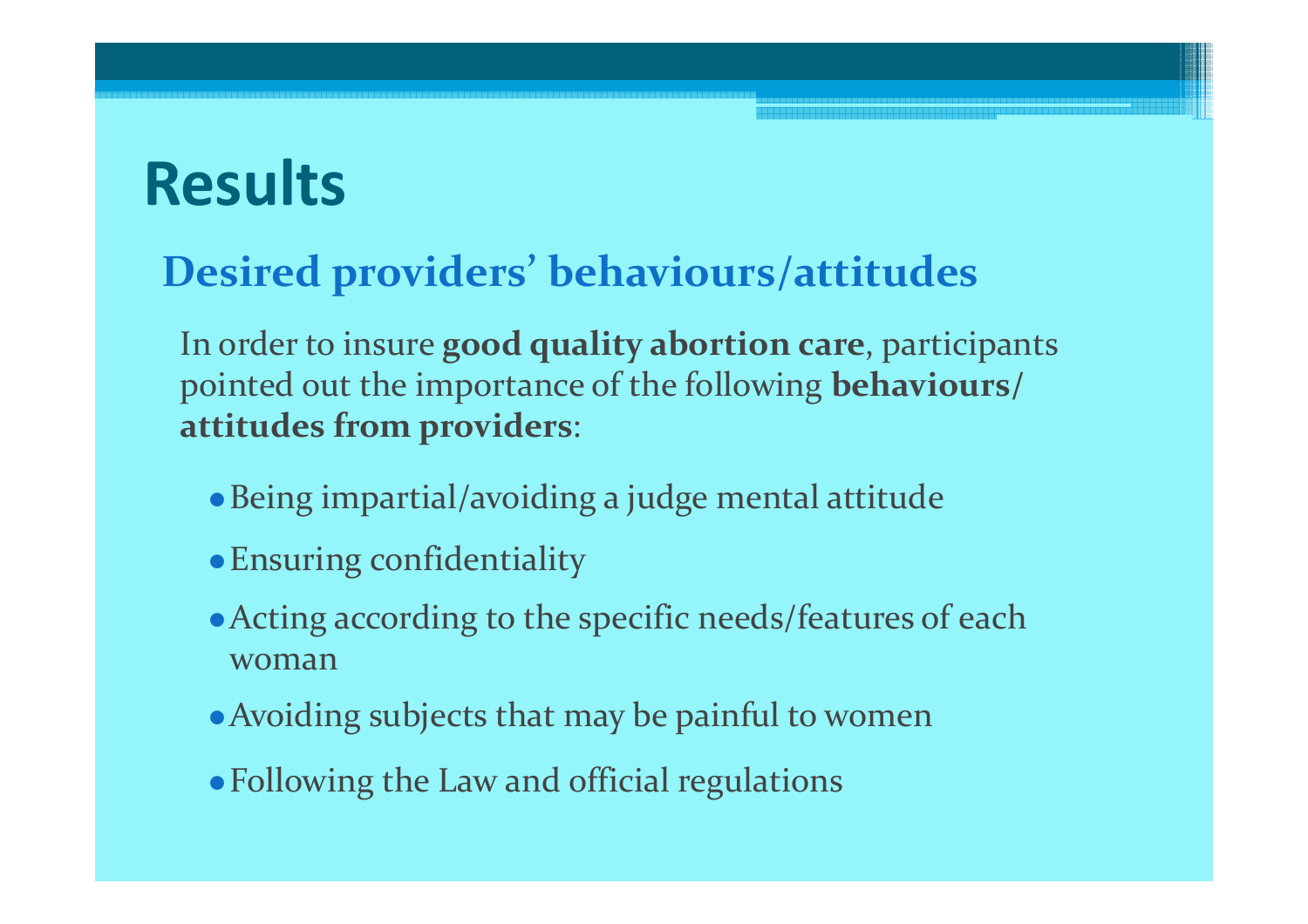### **Ways to improve abortion care**

Participants identified the following as **aspects** that could **improve** their own **intervention** and abortion providers' intervention in general:

- Obtaining specific training on abortion care and sharing/ discussing experiences with other abortion providers
- Research on abortion care
- Feeling comfortable/confident about providing abortion care
- Being aware of the paramount importance of the provision of abortion care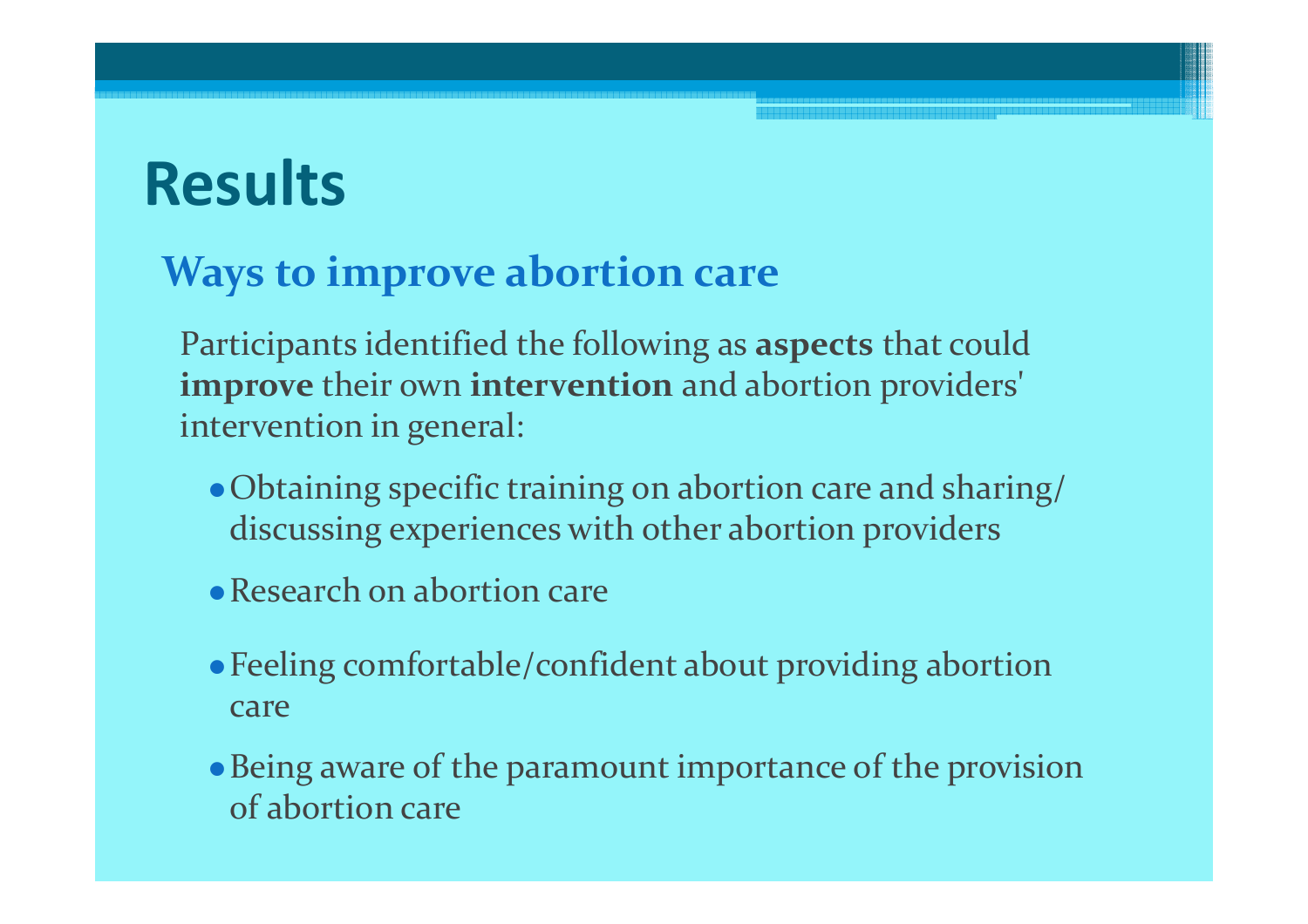### **Conclusions**

- The abortion counselling conducted in Portugal is **in tune with the current literature** and follows a **client-centred approach** focused on the **provision of information and emotional support**.
- Abortion counselling is perceived by providers as a **useful** service in **various ways**.
- However, it can be **improved**, especially, with regard to the **providers' communication and counselling skills**.

#### **Provider- client interaction**

Empathy and effectiveclient-centred communication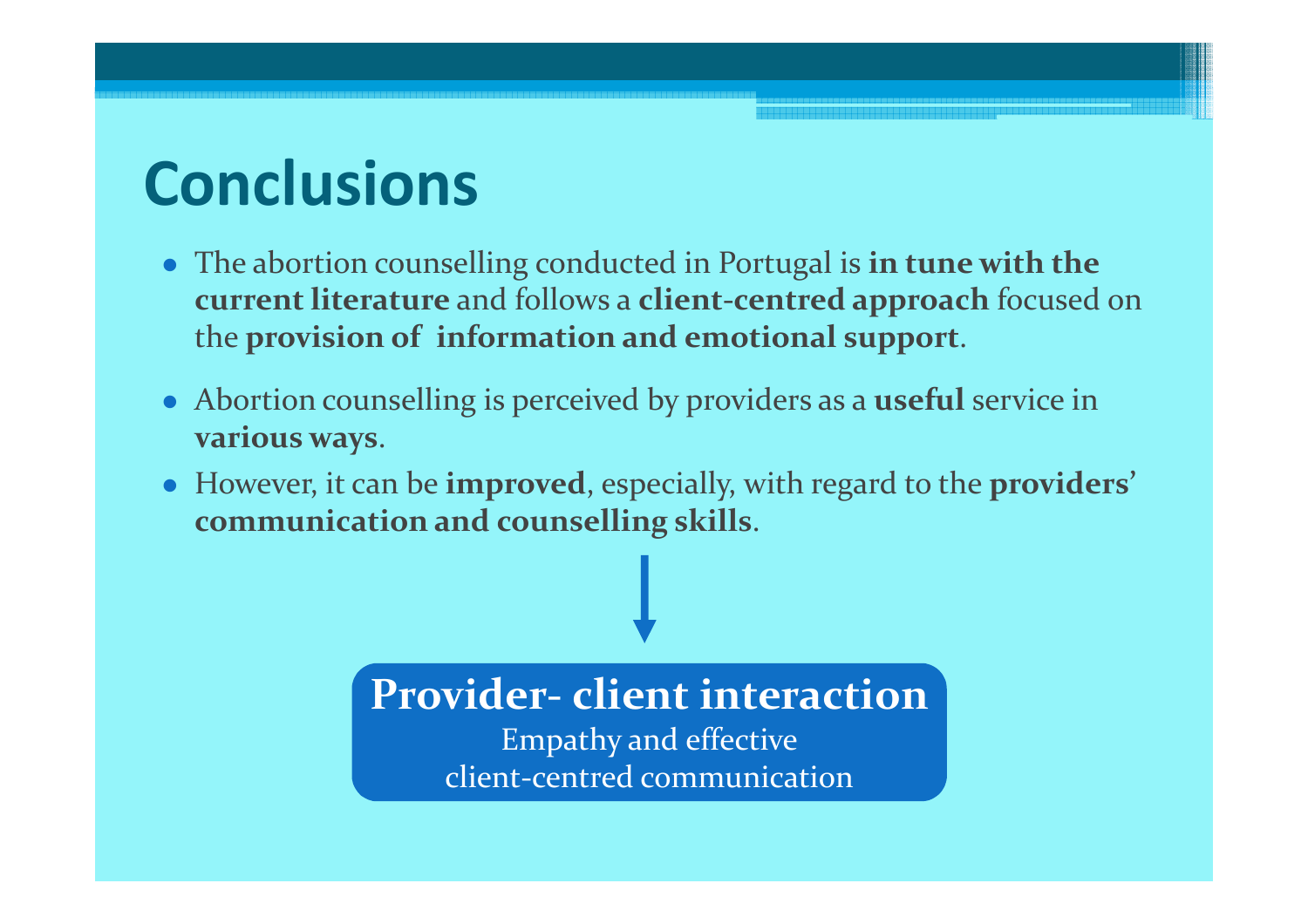### **Conclusions**

Initial and

**Training**

continued

 However, it can be **improved**, especially, with regard to the **providers' communication and counselling skills**.

> **Provider- client interaction**Empathy and effectiveclient-centred communication

Clinical supervisionDiscussion groups

**Monitoring**

Anonymous client evaluation

- Mastering basic communication and counselling skills
- Feeling comfortable and drawing pleasure from their role as counsellors
- Being aware of prejudice or personal beliefs that might affect the way they act towards women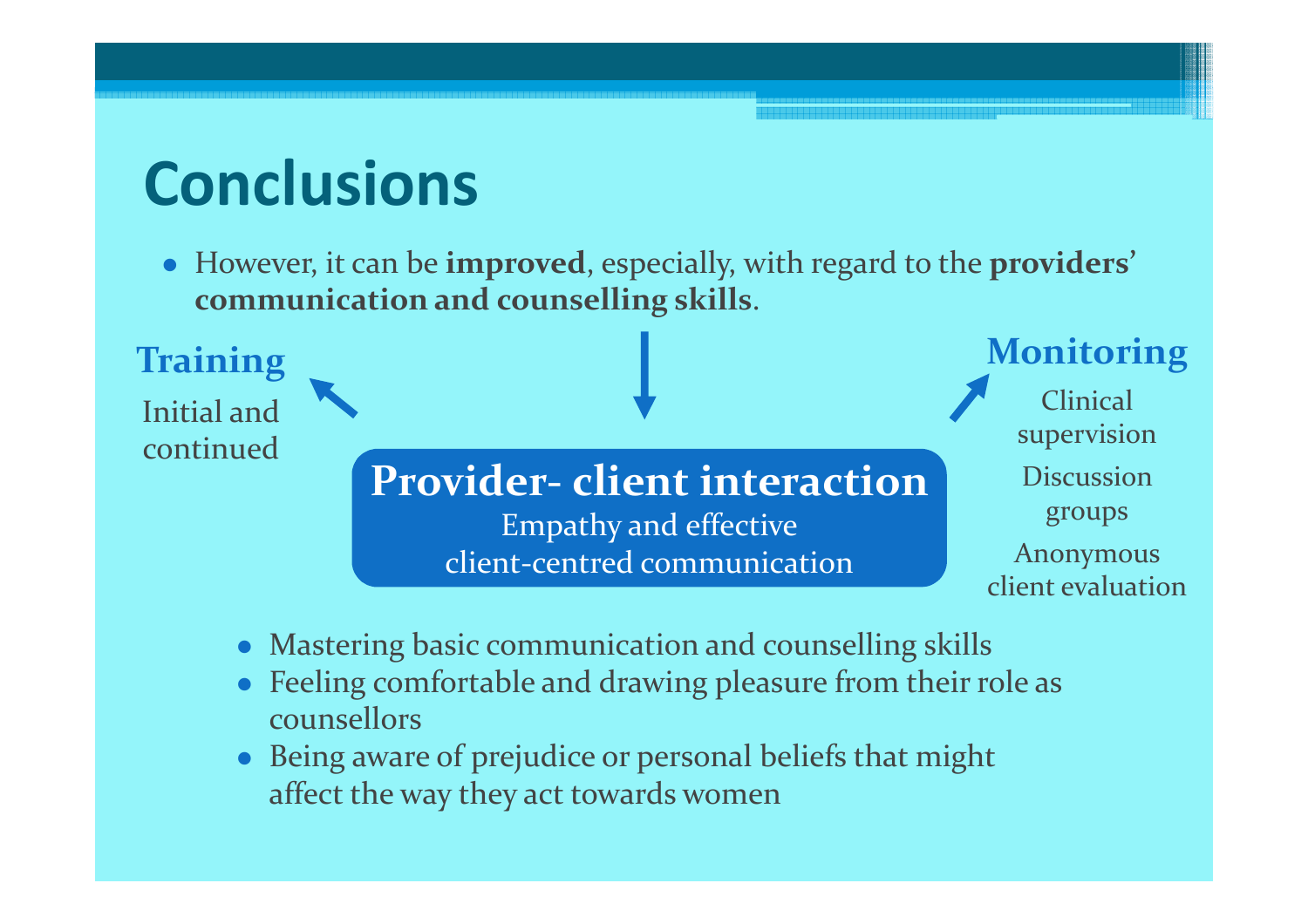### **Conclusions**

### **Limitations**

- We used a **small non-probability sample** that included only providers working in the Lisbon metropolitan area.
- It is **not possible to generalize** the results since no statistical analysis was conducted.
- It is **based on an account** of what abortion counselling is and not on its direct observation, hence, the results may not accurately reflect reality.